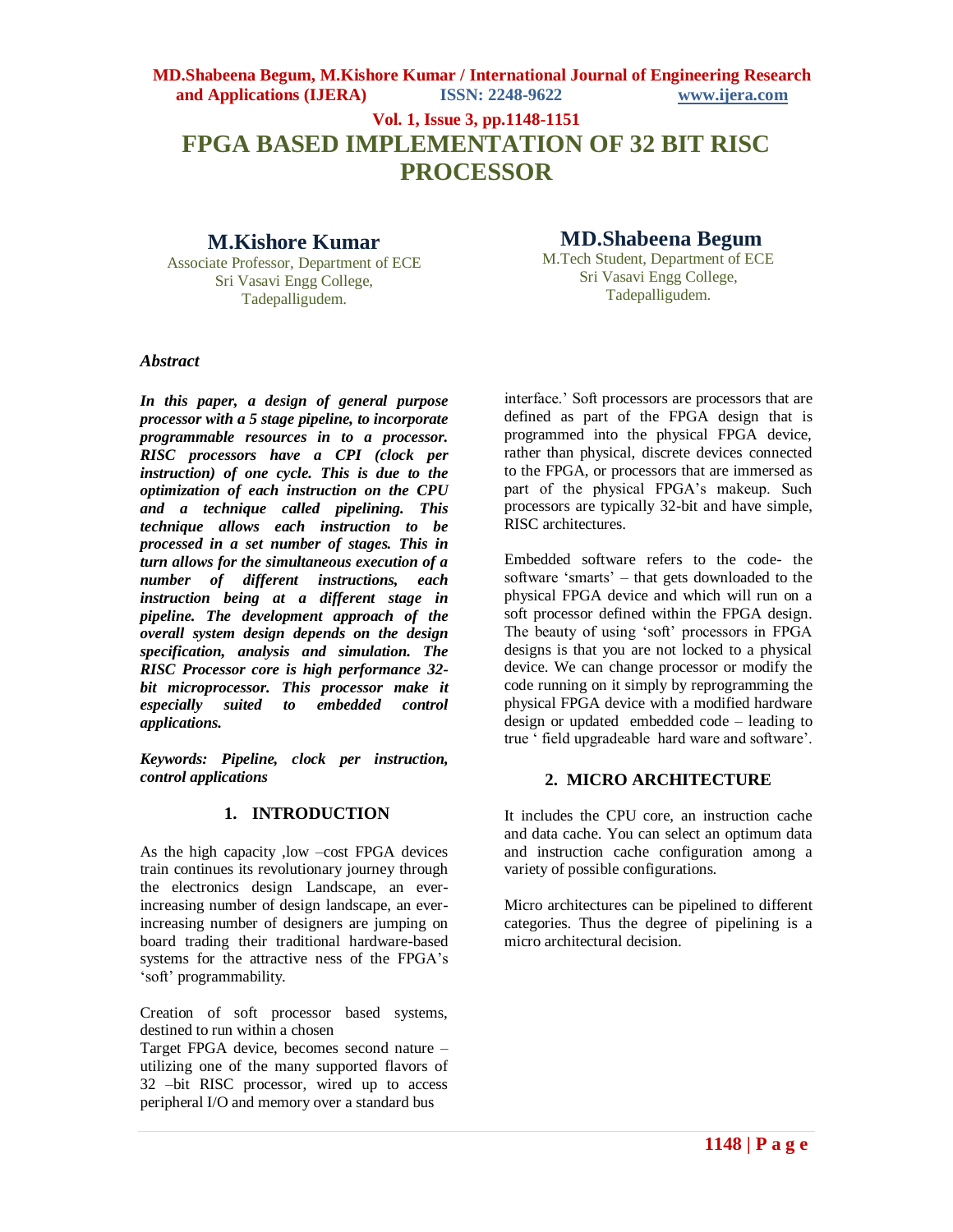## **Vol. 1, Issue 3, pp.1148-1151**



#### **Figure 1: Block diagram of the RISC Processor Core.**

Final clock frequency of a specific processor pipeline on a given silicon process technology depends heavily on how deeply the processor is pipelined. When designing a new processor, a key design decision is the target design frequency of operation. The frequency target determines how many gates of logic can be included per pipeline stage in the design. This helps to determine how many pipeline stages there are in the machine.

There are trade offs when the designing for higher clock rates. High clock rates need deeper pipelines so the efficiency at the same clock rate goes down. Deeper pipelines make many things take more clock cycles, such as mispredicted branches and cache misses, but usually more than make up for the lower per-clock efficiency by allowing the design to run at a much higher clock rate. 50%

Increase in frequency might buy only a 30% increase in net performance, nut this frequency increase still provides a significant overall performance increase.

High-frequency design also depends heavily on circuit design techniques, design methodology, design tools, Silicon process technology, power and thermal constrains, etc. At higher frequencies, clock skews and jitter and latch Delay becomes a much bigger percentage of the clock cycles, reducing the percentage of the clock cycle usable by actual logic. The deeper

pipelines make the machine more complicated and require it to have deeper buffering to cover the longer pipelines.

#### *The CPU core comprises the following blocks:*

CPU register: General purpose register, program counter

CP0 register: Registers for system control coprocessor (cp0) functions

ALU/Shifter: Computational unit

MAC: Computational unit for multiply/add

Bus interface unit: Control bus interface between CPU core and external circuit.

Memory management unit: Direct segment mapping memory management unit.

#### **3. INSTRUCTIONSET OVERVIEW**

All Processor Core instructions are 32 bits in length. These are three instruction formats: Immediate (I-type), Jump (j-type) and register (R-type). Having just three instruction formats simplifies instruction decoding.

I-type (Immediate)

| 675 |  |           |  |
|-----|--|-----------|--|
| ٣S  |  | Immediate |  |

J-type (Jump)

31 26 25  $\mathsf \Gamma$ OP Target

R-type (Register)

|    |    | 31 26 25 21 20 16 15 | 11 10 |       |  |
|----|----|----------------------|-------|-------|--|
| OΡ | rs | rd                   | sa    | funct |  |

*3.1. Load/Store machine with a large number of internal registers:*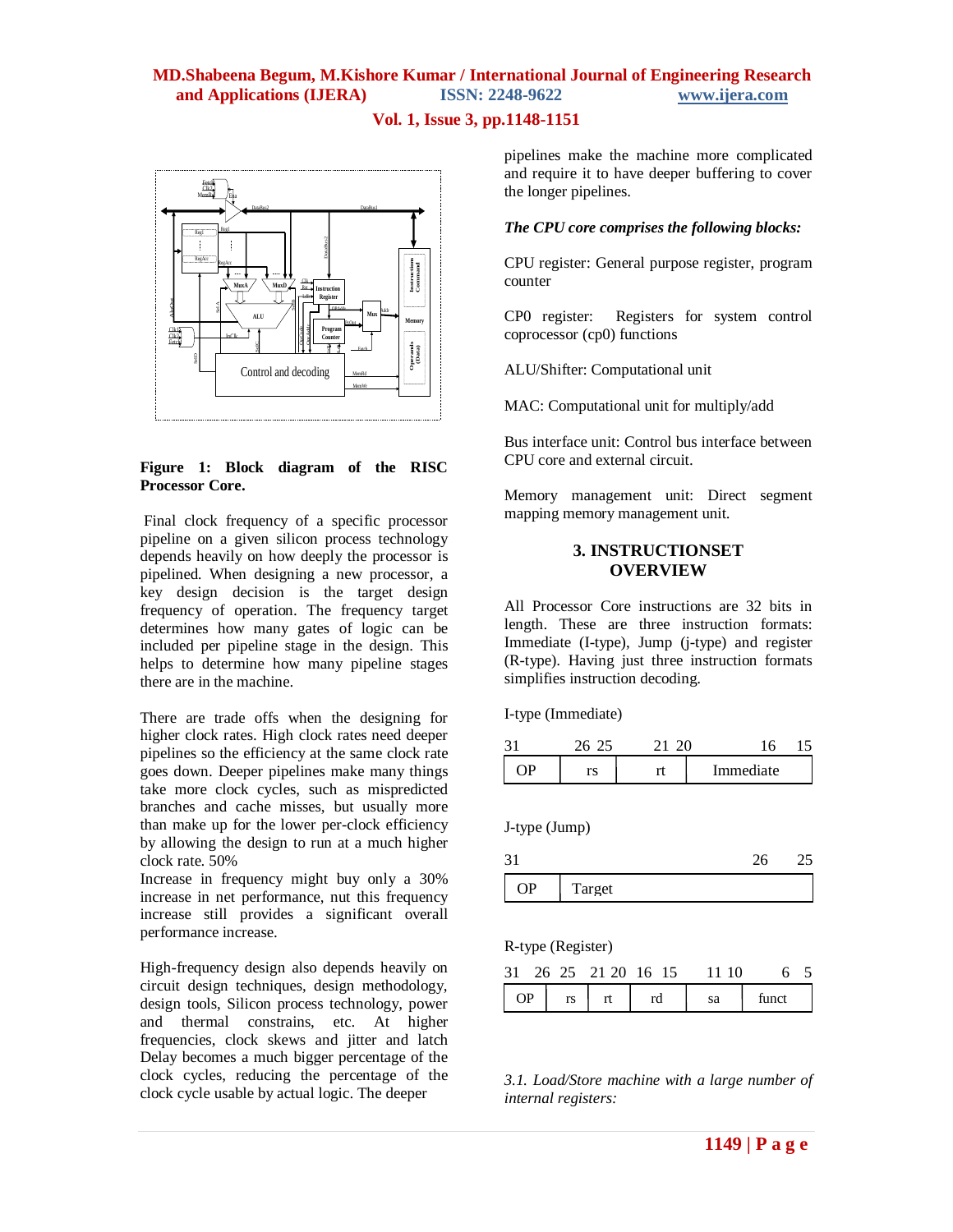#### **Vol. 1, Issue 3, pp.1148-1151**

RISC design philosophy typically uses a large number (commonly 32) of registers. Most instructions operate on these registers, with access to memory made using a very limited set of Load and Store instructions. This limits the need for continuous access to slow memory for loading and stroring data.

#### *3.2 Separate Data Memory and Instruction Memory access paths:*

Different stages of the pipeline perform simultaneous accesses to memory. This Harvard style of architecture can either be used with two completely different memory spaces, a single dual-port memory space with separate data and instruction caches for the two pipeline stages.

This high-speed ALU core is kept as small as possible to minimize the metal length and loading. Only the essential hardware necessary to perform the frequent ALU operations is included in this high-speed ALU execution loop. Functions that are not used very frequently, for most integer programs, are not put in this key low-latency ALU loop but are put elsewhere. Some examples of integer execution hardware put elsewhere are the multiplier, shifts, flag logic, and branch processing.

The processor does ALU operations with an effective latency of one-half of a clock cycle. It does this operation in a sequence of three fast clock cycles (the fast clock runs at 2x the main clock rate) as shown in Figure 7. In the first fast clock cycle, the low order 16-bits are computed and are immediately available to feed the low 16-bits of a dependent operation the very next fast clock cycle. The high-order 16 bits are processed in the next fast cycle, using the carry out just generated by the low 16-bit operation. This upper 16-bit result will be available to the next dependent operation exactly when needed. This is called a staggered add.

#### **4 SYNTHESIZED RESULTS**

The ISA of the 32 bit RISC processor was described using the VHDL .The tool chain including the Active HDL simulator; it was synthesized using Xilinx 9.2i. The total memory

usage is 81408 kB. Maximum combinational path delay is 2.677ns. Operating clock frequency about 300 MHZ.





Simulation Results of RISC Processor

#### **5 CONCLUSION**

32-bit RISC Processor core has been design and implemented in hardware on Xilinx Spartan 3E FPGA. The design has been achieved using VHDL

and simulated with Xilinx 9.2i. Spartan 2E development board has been used for the hardware part. Most of the goals were achieved and simulation shows that the processor is working perfectly, Future work will be added by increasing the number of instructions and make a pipelined design with less